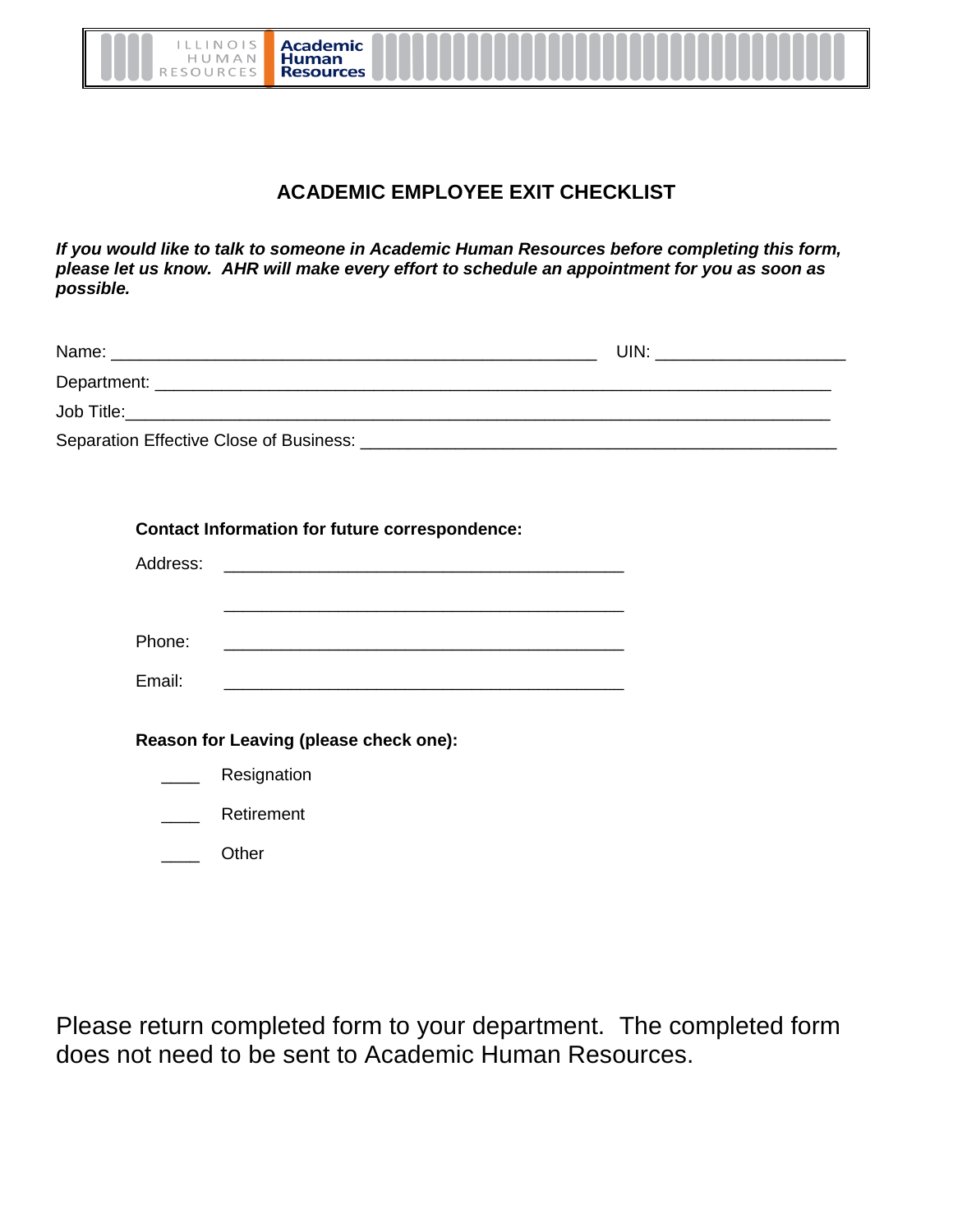

## **ACADEMIC EXIT INFORMATION CHECKLIST**

Initial

 $\overline{\phantom{a}}$ 

 $\overline{\phantom{a}}$ 

 $\overline{\phantom{a}}$ 

 $\overline{\phantom{a}}$ 

 $\overline{\phantom{a}}$ 

 $\overline{\phantom{a}}$ 

 $\overline{\phantom{a}}$ 

 $\overline{\phantom{a}}$ 

I have provided my department with a signed letter indicating my resignation or retirement, including my last work day. E-mail is also sufficient.

I have been advised to review separation/termination information in NESSIE at: [https://nessie.uihr.uillinois.edu/cf/events/index.cfm?Item\\_id=1123](https://nessie.uihr.uillinois.edu/cf/events/index.cfm?Item_id=1123)

If I am eligible for a vacation or compensable sick leave payout, I may direct the payout into either the 403(b) or 457(b) plan. The [Terminal Benefits Net Pay Calculator](https://www.obfs.uillinois.edu/payroll/) should be used to calculate an estimate of the net pay received upon termination of employment with the University.

I must contact [UPB Benefits Services a](https://nessie.uihr.uillinois.edu/cf/index.cfm?Item_ID=4)t least 60 days prior to separating from the University in order to arrange this deferral. An estimate of my payout must be completed by my HR representative or business manager using the [Unit HR Calculation Worksheet](https://nessie.uihr.uillinois.edu/pdf/benefits/UnitHRTBPCalcSheet.pdf) and faxed to UPB Benefits Services.

If my appointment is on an academic year (9/12) service basis (working 8/16 through 5/15 each year and paid 8/16 through 8/15 each year), then I may choose to end service on 5/15 and continue to receive monthly pay and continuation of benefits through a separation date of 8/15. If I resign before 8/15, then I will be paid for all service already provided but not yet paid and benefits coverage will cease at midnight on the resignation date.

If I separate from the University at the conclusion of a monthly pay period  $(15<sup>th</sup>$  of the month) in order to become a SURS retiree effective on the first day of the subsequent month, then my University CMS benefits coverage will continue from the 16<sup>th</sup> of the month until CMS benefits coverage begins via SURS on the first day of that subsequent month.

I have been informed that I will receive COBRA (Consolidated Omnibus Budget Reconciliation Act) continuation coverage information from Central Management Services within 40 days of the separation. If the information is not received within 40 days I should contact the Benefits Center (506 S. Wright Street, Room 177, 217-333-3111). General information regarding COBRA is available at: [https://nessie.uihr.uillinois.edu/cf/events/index.cfm?Item\\_id=49](https://nessie.uihr.uillinois.edu/cf/events/index.cfm?Item_id=49)

I have been advised to contact the OBFS Accounts Receivable office (100 Henry Administration Building, 217-333-2180) if I owe money to the University. **All debts must be paid or payment arrangements made before an employee leaves campus**.

I have been given an informational pamphlet and advised that I may wish to contact the Illinois Department of Employment Security concerning eligibility for unemployment compensation. Pamphlet is available at:

<http://www.ides.illinois.gov/IDES%20Forms%20and%20Publications/CLI111L.pdf>

I have been advised to update my home mailing address, using NESSIE: <https://nessie.uihr.uillinois.edu/cf/info/index.cfm> . (NESSIE will be available 30 days after resignation and 90 days after retirement.) Address changes after the 30- or 90-day period must be made by contacting the University Payroll Service Center (506 S. Wright, Room 177, phone: 217-265-6363, or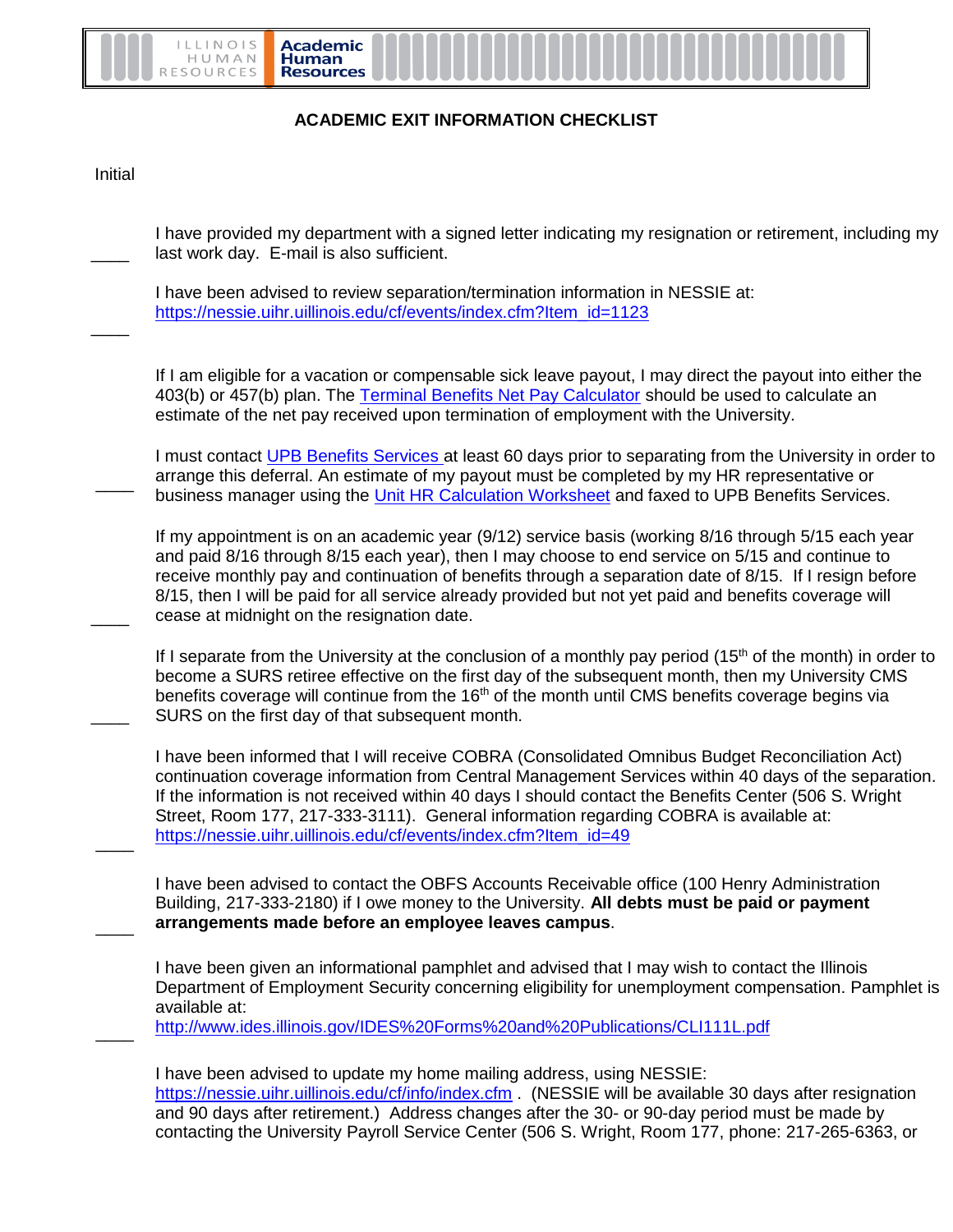

email: paying@uillinois.edu). This is extremely important as it relates to the mailing of the W-2 form in January.

I have been advised that if there are any outstanding overpayments to me, the final process for SURS retirements/resignations cannot be completed until repayment has been made. If I have questions regarding an overpayment I should contact University Payroll Service Center (506 S. Wright, Room 177, 217-265-6363).

 $\overline{\phantom{a}}$ I have been given the SURS Separation Refund Fact Sheet for information regarding the withdrawal of contributions. [\(http://www.surs.com/pdfs/joint/RefundFacts.pdf\)](http://www.surs.com/pdfs/joint/RefundFacts.pdf)

Academic Professionals must complete their final time report and provide their unit with their final vacation and sick leave usage. Faculty and Other Academics must provide their unit with their final vacation and/or sick leave usage.

 $\overline{\phantom{a}}$ I have reviewed my vacation and/or sick leave usage and balances with my employing unit to be sure all leave has been reported and balances/payout are agreed upon.

I have been advised that if I am accepting a position with another State of Illinois public university or a State of Illinois agency, I may have an opportunity to transfer sick leave credit. Employees will need to work with the new State of Illinois public university or agency. Information related to the sick leave transfer is available in the Campus Administrative Manual within the section titled "Transfer and Reinstatement of Accumulated Sick Leave" located at: <http://www.cam.illinois.edu/ix/ix-c/ix-c-39.htm>

For information regarding email access, please visit the CITES website at: http://www.cites.illinois.edu/accounts/leaving/facultystaff.html

 $\overline{\phantom{a}}$ 

 $\overline{\phantom{a}}$ 

 $\overline{\phantom{a}}$ 

 $\overline{\phantom{a}}$ 

 $\overline{\phantom{a}}$ 

 $\overline{\phantom{a}}$ 

 $\overline{\phantom{a}}$ 

 $\overline{\phantom{a}}$ 

 $\overline{\phantom{a}}$ 

I have been informed that I must contact University of Illinois Parking (1201 W. University Ave., 217- 333-3530) to terminate my parking space and payroll deduction, if applicable. More information is available at: http://www.parking.illinois.edu/.

I have been advised to return all library books before leaving the campus.

I have been advised to return all equipment, computers, nametags, tools, uniforms, P-cards, telephone cards, etc., that are property of the employing department and to check with my supervisor for proper procedures.

I have been advised to return my employee i-Card to my department or the ID Center (1st floor Illini Union Bookstore) by the last day of work. Any services available by using the identification card will cease to be effective at midnight on the date of my separation. Retirees can take their faculty/staff card to the ID Center to obtain a new Retiree ID Card.

**For international (non-immigrant) employees (e.g., H-1s, J-1s, etc.)**: I have submitted my International Student and Scholar Services "Departure Data Form" to the Human Resources contact in my department. This form can be found at: [http://isss.illinois.edu/publications/forms/scholarforms.html.](http://isss.illinois.edu/publications/forms/scholarforms.html)

I understand that should I return to the University within a period of 2 calendar years, I may request reinstatement of accumulated sick leave from my earlier University appointment that was not compensated at the time of separation.